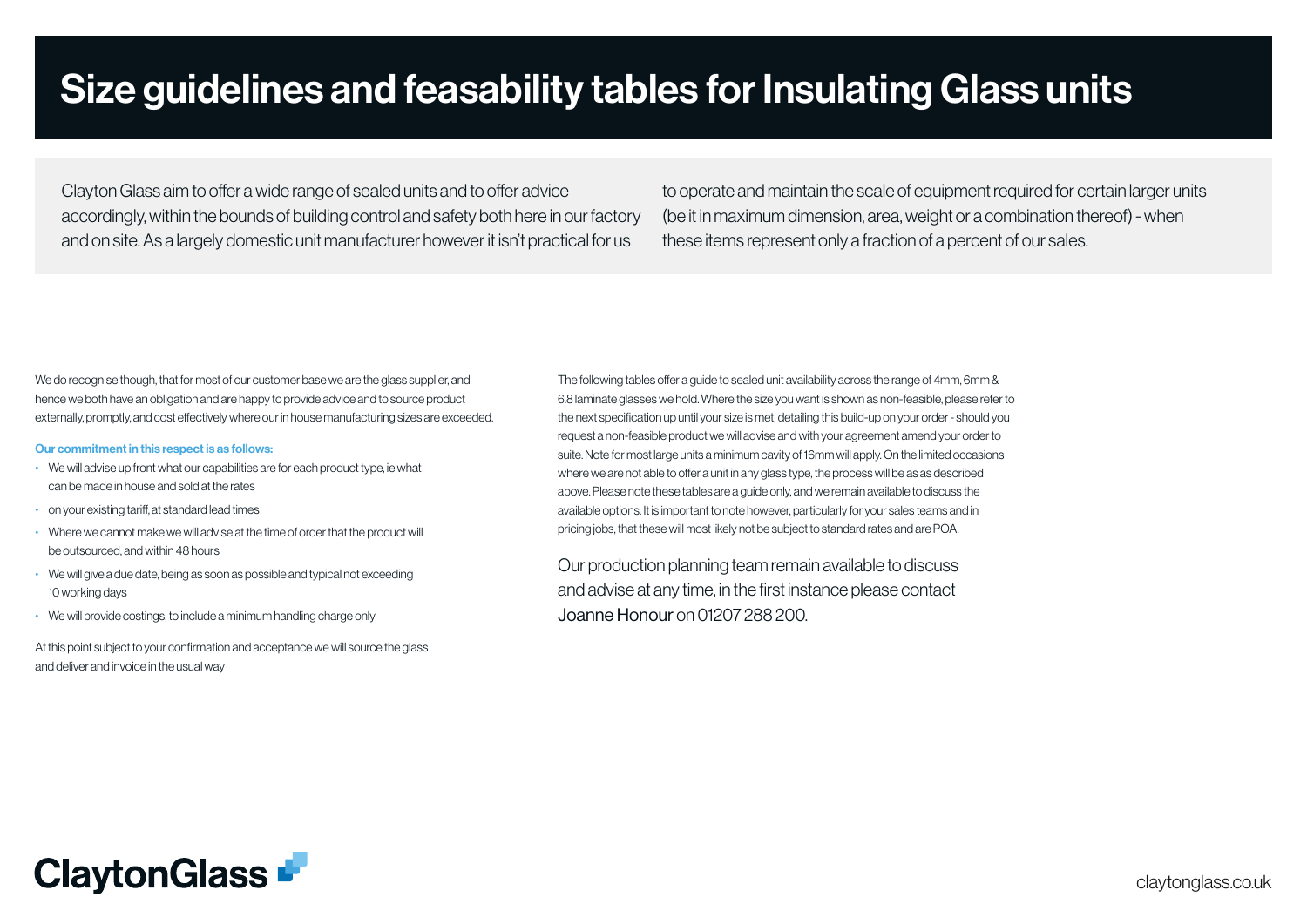## Feasability tables - 2 x 4mm Annealed\*

Height up to

Heightupto

| Width up to |      |      |      |      |                  |      |      |                |      |      |      |      |      |      |      |                |      |      |      |                |      |      |      |                         |                | Feasible                                                                                |      |      |      | Not Feasible     |  |
|-------------|------|------|------|------|------------------|------|------|----------------|------|------|------|------|------|------|------|----------------|------|------|------|----------------|------|------|------|-------------------------|----------------|-----------------------------------------------------------------------------------------|------|------|------|------------------|--|
|             | 100  | 200  | 300  | 400  | 500              | 600  | 700  | 800            | 900  | 1000 | 1100 | 1200 | 1300 | 1400 | 1500 | 1600           | 1700 | 1800 | 1900 | 2000           | 2100 | 2200 | 2300 | 2400                    | 2500           | 2600                                                                                    | 2700 | 2800 | 2900 | $3000$ $3000+$   |  |
| 100         | 0.01 | 0.02 | 0.03 | 0.04 | 0.05             | 0.06 | 0.07 | 0.08           | 0.09 | 0.1  | 0.11 | 0.12 | 0.13 | 0.14 | 0.15 | 0.16           | 0.17 | 0.18 | 0.19 | 0.2            | 0.21 | 0.22 | 0.23 | 0.24                    | 0.25           | 0.26                                                                                    | 0.27 | 0.28 | 0.29 | 0.3              |  |
| 200         | 0.02 | 0.04 | 0.06 | 0.08 | 0.1              | 0.12 | 0.14 | 0.16           | 0.18 | 0.2  | 0.22 | 0.24 | 0.26 | 0.28 | 0.3  | 0.32           | 0.34 | 0.36 | 0.38 | 0.4            | 0.42 | 0.44 | 0.46 | 0.48                    | 0.5            | 0.52                                                                                    | 0.54 | 0.56 | 0.58 | 0.6              |  |
| 300         | 0.03 | 0.06 | 0.09 | 0.12 | 0.15             | 0.18 | 0.21 | 0.24           | 0.27 | 0.3  | 0.33 | 0.36 | 0.39 | 0.42 | 0.45 | 0.48           | 0.51 | 0.54 | 0.57 | 0.6            | 0.63 | 0.66 | 0.69 | 0.72                    | 0.75           | 0.78                                                                                    | 0.81 | 0.84 | 0.87 | 0.9              |  |
| 400         | 0.04 | 0.08 | 0.12 | 0.16 | 0.2              | 0.24 | 0.28 | 0.32           | 0.36 | 0.4  | 0.44 | 0.48 | 0.52 | 0.56 | 0.6  | 0.64           | 0.68 | 0.72 | 0.76 | 0.8            | 0.84 | 0.88 | 0.92 | 0.96                    |                | 1.04                                                                                    | 1.08 | 1.12 | 1.16 | 1.2              |  |
| 500         | 0.05 | 0.1  | 0.15 | 0.2  | 0.25             | 0.3  | 0.35 | 0.4            | 0.45 | 0.5  | 0.55 | 0.6  | 0.65 | 0.7  | 0.75 | 0.8            | 0.85 | 0.9  | 0.95 |                | 1.05 | 1.1  | 1.15 | 1.2                     | 1.25           | 1.3                                                                                     | 1.35 | 1.4  | 1.45 | 1.5              |  |
| 600         | 0.06 | 0.12 | 0.18 | 0.24 | 0.3              | 0.36 | 0.42 | 0.48           | 0.54 | 0.6  | 0.66 | 0.72 | 0.78 | 0.84 | 0.9  | 0.96           | 1.02 | 1.08 | 1.14 | 1.2            | 1.26 | 1.32 | 1.38 | 1.44                    | 1.5            | 1.56                                                                                    | 1.62 | 1.68 | 1.74 | 1.8              |  |
| 700         | 0.07 | 0.14 | 0.21 | 0.28 | 0.35             | 0.42 | 0.49 | 0.56           | 0.63 | 0.7  | 0.77 | 0.84 | 0.91 | 0.98 | 1.05 | 1.12           | 1.19 | 1.26 | 1.33 | 1.4            | 1.47 | 1.54 | 1.61 | 1.68                    | 1.75           | 1.82                                                                                    | 1.89 | 1.96 | 2.03 | 2.1              |  |
| 800         | 0.08 | 0.16 | 0.24 | 0.32 | 0.4              | 0.48 | 0.56 | 0.64           | 0.72 | 0.8  | 0.88 | 0.96 | 1.04 | 1.12 | 1.2  | 1.28           | 1.36 | 1.44 | 1.52 | 1.6            | 1.68 | 1.76 | 1.84 | 1.92                    | $\overline{c}$ | 2.08                                                                                    | 2.16 | 2.24 | 2.32 | 2.4              |  |
| 900         | 0.09 | 0.18 | 0.27 | 0.36 | 0.45             | 0.54 | 0.63 | 0.72           | 0.81 | 0.9  | 0.99 | 1.08 | 1.17 | 1.26 | 1.35 | 1.44           | 1.53 | 1.62 | 1.71 | 1.8            | 1.89 | 1.98 | 2.07 | 2.16                    | 2.25           | 2.34                                                                                    | 2.43 | 2.52 | 2.61 | 2.7              |  |
| 1000        | 0.1  | 0.2  | 0.3  | 0.4  | 0.5              | 0.6  | 0.7  | 0.8            | 0.9  |      | 1.1  | 1.2  | 1.3  | 1.4  | 1.5  | 1.6            | 1.7  | 1.8  | 1.9  | $\overline{2}$ | 2.1  | 2.2  | 2.3  | 2.4                     | 2.5            | 2.6                                                                                     | 2.7  | 2.8  | 2.9  | 3                |  |
| 1100        | 0.11 | 0.22 | 0.33 | 0.44 | 0.55             | 0.66 | 0.77 | 0.88           | 0.99 | 1.1  | 1.21 | 1.32 | 1.43 | 1.54 | 1.65 | 1.76           | 1.87 | 1.98 | 2.09 | 2.2            | 2.31 | 2.42 | 2.53 | 2.64                    | 2.75           | 2.86                                                                                    | 2.97 | 3.08 | 3.19 | 3.3 <sub>°</sub> |  |
| 1200        | 0.12 | 0.24 | 0.36 | 0.48 | 0.6              | 0.72 | 0.84 | 0.96           | 1.08 | 1.2  | 1.32 | 1.44 | 1.56 | 1.68 | 1.8  | 1.92           | 2.04 | 2.16 | 2.28 | 2.4            | 2.52 | 2.64 | 2.76 | 2.88                    | 3              | 3.12                                                                                    | 3.24 | 3.36 | 3.48 | 3.6              |  |
| 1300        | 0.13 | 0.26 | 0.39 | 0.52 | 0.65             | 0.78 | 0.91 | 1.04           | 1.17 | 1.3  | 1.43 | 1.56 | 1.69 | 1.82 | 1.95 | 2.08           | 2.21 | 2.34 | 2.47 | 2.6            | 2.73 | 2.86 | 2.99 | 3.12                    | 3.25           | 3.38                                                                                    | 3.51 | 3.64 | 3.77 | 3.9 <sub>2</sub> |  |
| 1400        | 0.14 | 0.28 | 0.42 | 0.56 | 0.7              | 0.84 | 0.98 | 1.12           | 1.26 | 1.4  | 1.54 | 1.68 | 1.82 | 1.96 | 2.1  | 2.24           | 2.38 | 2.52 | 2.66 | 2.8            | 2.94 | 3.08 | 3.22 | 3.36                    | 3.5            | 3.64                                                                                    | 3.78 | 3.92 | 4.06 | 4.2              |  |
| 1500        | 0.15 | 0.3  | 0.45 | 0.6  | 0.75             | 0.9  | 1.05 | 1.2            | 1.35 | 1.5  | 1.65 | 1.8  | 1.95 | 2.1  | 2.25 | 2.4            | 2.55 | 2.7  | 2.85 | $\mathbf{3}$   | 3.15 | 3.3  | 3.45 | 3.6                     | 3.75           | 3.9                                                                                     | 4.05 | 4.2  | 4.35 | 4.5              |  |
| 1600        | 0.16 | 0.32 | 0.48 | 0.64 | 0.8              | 0.96 | 1.12 | 1.28           | 1.44 | 1.6  | 1.76 | 1.92 | 2.08 | 2.24 | 2.4  | 2.56           | 2.72 | 2.88 | 3.04 | 3.2            | 3.36 | 3.52 | 3.68 | 3.84                    | $\overline{4}$ | 4.16                                                                                    | 4.32 | 4.48 | 4.64 | 4.8              |  |
| 1700        | 0.17 | 0.34 | 0.51 | 0.68 | 0.85             | 1.02 | 1.19 | 1.36           | 1.53 | 1.7  | 1.87 | 2.04 | 2.21 | 2.38 | 2.55 | 2.72           | 2.89 | 3.06 | 3.23 | 3.4            | 3.57 | 3.74 | 3.91 | 4.08                    | 4.25           | 4.42                                                                                    | 4.59 | 4.76 | 4.93 | 5.1              |  |
| 1800        | 0.18 | 0.36 | 0.54 | 0.72 | 0.9              | 1.08 | 1.26 | 1.44           | 1.62 | 1.8  | 1.98 | 2.16 | 2.34 | 2.52 | 2.7  | 2.88           | 3.06 | 3.24 | 3.42 | 3.6            | 3.78 | 3.96 | 4.14 | 4.32                    | 4.5            | 4.68                                                                                    | 4.86 | 5.04 | 5.22 | 5.4              |  |
| 1900        | 0.19 | 0.38 | 0.57 | 0.76 | 0.95             | 1.14 | 1.33 | 1.52           | 1.71 | 1.9  | 2.09 | 2.28 | 2.47 | 2.66 | 2.85 | 3.04           | 3.23 | 3.42 | 3.61 | 3.8            | 3.99 | 4.18 | 4.37 | 4.56                    | 4.75           | 4.94                                                                                    | 5.13 | 5.32 | 5.51 | 5.7              |  |
| 2000        | 0.2  | 0.4  | 0.6  | 0.8  |                  | 1.2  | 1.4  | 1.6            | 1.8  |      | 2.2  | 2.4  | 2.6  | 2.8  | 3    | 3.2            | 3.4  | 3.6  | 3.8  | $\overline{4}$ | 4.2  | 4.4  | 4.6  | 4.8                     | 5              | 5.2                                                                                     | 5.4  | 5.6  | 5.8  | 6                |  |
| 2100        | 0.21 | 0.42 | 0.63 | 0.84 | 1.05             | 1.26 | 1.47 | 1.68           | 1.89 | 2.1  | 2.31 | 2.52 | 2.73 | 2.94 | 3.15 | 3.36           | 3.57 | 3.78 | 3.99 | 4.2            | 4.41 | 4.62 | 4.83 | 5.04                    | 5.25           | 5.46                                                                                    | 5.67 | 5.88 | 6.09 | 6.3              |  |
| 2200        | 0.22 | 0.44 | 0.66 | 0.88 | 1.1 <sub>1</sub> | 1.32 | 1.54 | 1.76           | 1.98 | 2.2  | 2.42 | 2.64 | 2.86 | 3.08 | 3.3  | 3.52           | 3.74 | 3.96 | 4.18 |                |      |      |      |                         |                |                                                                                         |      |      | 6.38 | 6.6              |  |
| 2300        | 0.23 | 0.46 | 0.69 | 0.92 | 1.15             | 1.38 | 1.61 | 1.84           | 2.07 | 2.3  | 2.53 | 2.76 | 2.99 | 3.22 | 3.45 | 3.68           | 3.91 | 4.14 | 4.37 |                |      |      |      |                         |                |                                                                                         |      |      | 6.67 | 6.9              |  |
| 2400        | 0.24 | 0.48 | 0.72 | 0.96 | 1.2              | 1.44 | 1.68 | 1.92           | 2.16 | 2.4  | 2.64 | 2.88 | 3.12 | 3.36 | 3.6  | 3.84           | 4.08 | 4.32 | 4.56 |                |      |      |      |                         |                | Maximum area for $2x4mm$ Annealed is < $2.25m2$ .<br>Max Line Height 1500, Length 2500. |      |      | 6.96 | 7.2              |  |
| 2500        | 0.25 | 0.5  | 0.75 |      | 1.25             | 1.5  | 1.75 | $\overline{2}$ | 2.25 | 2.5  | 2.75 | 3    | 3.25 | 3.5  | 3.75 | $\overline{4}$ | 4.25 | 4.5  | 4.75 |                |      |      |      |                         |                | Upgrade to 4mm Toughened or 6mm                                                         |      |      | 7.25 | 7.5              |  |
| 2600        | 0.26 | 0.52 | 0.78 | 1.04 | 1.3              | 1.56 | 1.82 | 2.08           | 2.34 | 2.6  | 2.86 | 3.12 | 3.38 | 3.64 | 3.9  | 4.16           | 4.42 | 4.68 | 4.94 |                |      |      |      | Annealed as appropriate |                |                                                                                         |      |      | 7.54 | 7.8              |  |
| 2700        | 0.27 | 0.54 | 0.81 | 1.08 | 1.35             | 1.62 | 1.89 | 2.16           | 2.43 | 2.7  | 2.97 | 3.24 | 3.51 | 3.78 | 4.05 | 4.32           | 4.59 | 4.86 | 5.13 |                |      |      |      |                         |                |                                                                                         |      |      | 7.83 | 8.1              |  |
| 2800        | 0.28 | 0.56 | 0.84 | 1.12 | 14               | 1.68 | 1.96 | 2.24           | 2.52 | 2.8  | 3.08 | 3.36 | 3.64 | 3.92 | 4.2  | 4.48           | 4.76 | 5.04 | 5.32 |                |      |      |      |                         |                |                                                                                         |      |      | 8.12 | 8.4              |  |
| 2900        | 0.29 | 0.58 | 0.87 | 1.16 | 1.45             | 1.74 | 2.03 | 2.32           | 2.61 | 2.9  | 3.19 | 3.48 | 3.77 | 4.06 | 4.35 | 4.64           | 4.93 | 5.22 | 5.51 | 5.8            | 6.09 | 6.38 | 6.67 | 6.96                    | 7.25           | 7.54                                                                                    | 7.83 | 8.12 | 8.41 | 8.7              |  |
| 3000        | 0.3  | 0.6  | 0.9  | 1.2  | 1.5              | 1.8  | 2.1  | 2.4            | 2.7  | 3    | 3.3  | 3.6  | 3.9  | 4.2  | 4.5  | 4.8            | 5.1  | 5.4  | 5.7  | 6              | 6.3  | 6.6  | 6.9  | 7.2                     | 7.5            | 7.8                                                                                     | 8.1  | 8.4  | 8.7  | -9               |  |
| $3000+$     |      |      |      |      |                  |      |      |                |      |      |      |      |      |      |      |                |      |      |      |                |      |      |      |                         |                |                                                                                         |      |      |      |                  |  |

\*regardless of size annealed product can only be specifed in non-critical glazing locations

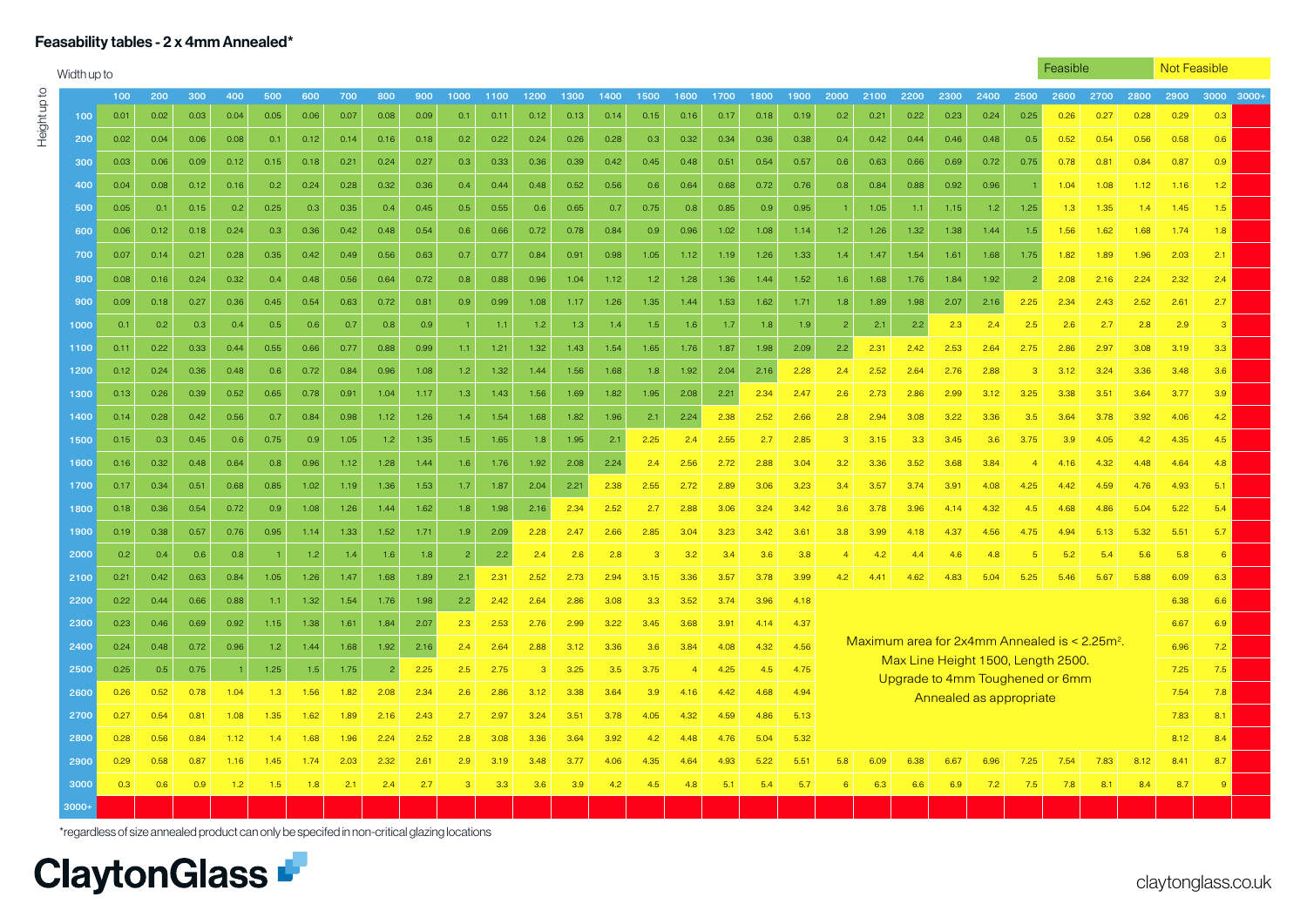# Feasability tables - 2 x 4mm Toughened

Height up to

Heightupto

| Width up to |      |      |      |      |      |      |      |                |      |                |      |      |      |      |               |                |      |      |      |                |      |      |      |                          |                | Feasible                                                             |      |      | Not Feasible |                  |  |
|-------------|------|------|------|------|------|------|------|----------------|------|----------------|------|------|------|------|---------------|----------------|------|------|------|----------------|------|------|------|--------------------------|----------------|----------------------------------------------------------------------|------|------|--------------|------------------|--|
|             | 100  | 200  | 300  | 400  | 500  | 600  | 700  | 800            | 900  | 1000           | 1100 | 1200 | 1300 | 1400 | 1500          | 1600           | 1700 | 1800 | 1900 | 2000           | 2100 | 2200 | 2300 | 2400                     | 2500           | 2600                                                                 | 2700 | 2800 | 2900         | 3000 3000+       |  |
| 100         | 0.01 | 0.02 | 0.03 | 0.04 | 0.05 | 0.06 | 0.07 | 0.08           | 0.09 | 0.1            | 0.11 | 0.12 | 0.13 | 0.14 | 0.15          | 0.16           | 0.17 | 0.18 | 0.19 | 0.2            | 0.21 | 0.22 | 0.23 | 0.24                     | 0.25           | 0.26                                                                 | 0.27 | 0.28 | 0.29         | 0.3              |  |
| 200         | 0.02 | 0.04 | 0.06 | 0.08 | 0.1  | 0.12 | 0.14 | 0.16           | 0.18 | 0.2            | 0.22 | 0.24 | 0.26 | 0.28 | 0.3           | 0.32           | 0.34 | 0.36 | 0.38 | 0.4            | 0.42 | 0.44 | 0.46 | 0.48                     | 0.5            | 0.52                                                                 | 0.54 | 0.56 | 0.58         | 0.6              |  |
| 300         | 0.03 | 0.06 | 0.09 | 0.12 | 0.15 | 0.18 | 0.21 | 0.24           | 0.27 | 0.3            | 0.33 | 0.36 | 0.39 | 0.42 | 0.45          | 0.48           | 0.51 | 0.54 | 0.57 | 0.6            | 0.63 | 0.66 | 0.69 | 0.72                     | 0.75           | 0.78                                                                 | 0.81 | 0.84 | 0.87         | 0.9              |  |
| 400         | 0.04 | 0.08 | 0.12 | 0.16 | 0.2  | 0.24 | 0.28 | 0.32           | 0.36 | 0.4            | 0.44 | 0.48 | 0.52 | 0.56 | 0.6           | 0.64           | 0.68 | 0.72 | 0.76 | 0.8            | 0.84 | 0.88 | 0.92 | 0.96                     |                | 1.04                                                                 | 1.08 | 1.12 | 1.16         | 1.2              |  |
| 500         | 0.05 | 0.1  | 0.15 | 0.2  | 0.25 | 0.3  | 0.35 | 0.4            | 0.45 | 0.5            | 0.55 | 0.6  | 0.65 | 0.7  | 0.75          | 0.8            | 0.85 | 0.9  | 0.95 |                | 1.05 | 1.1  | 1.15 | 1.2                      | 1.25           | 1.3                                                                  | 1.35 | 1.4  | 1.45         | 1.5              |  |
| 600         | 0.06 | 0.12 | 0.18 | 0.24 | 0.3  | 0.36 | 0.42 | 0.48           | 0.54 | 0.6            | 0.66 | 0.72 | 0.78 | 0.84 | 0.9           | 0.96           | 1.02 | 1.08 | 1.14 | 1.2            | 1.26 | 1.32 | 1.38 | 1.44                     | 1.5            | 1.56                                                                 | 1.62 | 1.68 | 1.74         | 1.8              |  |
| 700         | 0.07 | 0.14 | 0.21 | 0.28 | 0.35 | 0.42 | 0.49 | 0.56           | 0.63 | 0.7            | 0.77 | 0.84 | 0.91 | 0.98 | 1.05          | 1.12           | 1.19 | 1.26 | 1.33 | 1.4            | 1.47 | 1.54 | 1.61 | 1.68                     | 1.75           | 1.82                                                                 | 1.89 | 1.96 | 2.03         | 2.1              |  |
| 800         | 0.08 | 0.16 | 0.24 | 0.32 | 0.4  | 0.48 | 0.56 | 0.64           | 0.72 | 0.8            | 0.88 | 0.96 | 1.04 | 1.12 | 1.2           | 1.28           | 1.36 | 1.44 | 1.52 | 1.6            | 1.68 | 1.76 | 1.84 | 1.92                     | $\overline{a}$ | 2.08                                                                 | 2.16 | 2.24 | 2.32         | 2.4              |  |
| 900         | 0.09 | 0.18 | 0.27 | 0.36 | 0.45 | 0.54 | 0.63 | 0.72           | 0.81 | 0.9            | 0.99 | 1.08 | 1.17 | 1.26 | 1.35          | 1.44           | 1.53 | 1.62 | 1.71 | 1.8            | 1.89 | 1.98 | 2.07 | 2.16                     | 2.25           | 2.34                                                                 | 2.43 | 2.52 | 2.61         | 2.7              |  |
| 1000        | 0.1  | 0.2  | 0.3  | 0.4  | 0.5  | 0.6  | 0.7  | 0.8            | 0.9  |                | 1.1  | 1.2  | 1.3  | 1.4  | 1.5           | 1.6            | 1.7  | 1.8  | 1.9  | 2              | 2.1  | 2.2  | 2.3  | 2.4                      | 2.5            | 2.6                                                                  | 2.7  | 2.8  | 2.9          | 3                |  |
| 1100        | 0.11 | 0.22 | 0.33 | 0.44 | 0.55 | 0.66 | 0.77 | 0.88           | 0.99 | 1.1            | 1.21 | 1.32 | 1.43 | 1.54 | 1.65          | 1.76           | 1.87 | 1.98 | 2.09 | 2.2            | 2.31 | 2.42 | 2.53 | 2.64                     | 2.75           | 2.86                                                                 | 2.97 | 3.08 | 3.19         | 3.3 <sub>°</sub> |  |
| 1200        | 0.12 | 0.24 | 0.36 | 0.48 | 0.6  | 0.72 | 0.84 | 0.96           | 1.08 | 1.2            | 1.32 | 1.44 | 1.56 | 1.68 | 1.8           | 1.92           | 2.04 | 2.16 | 2.28 | 2.4            | 2.52 | 2.64 | 2.76 | 2.88                     | 3              | 3.12                                                                 | 3.24 | 3.36 | 3.48         | 3.6              |  |
| 1300        | 0.13 | 0.26 | 0.39 | 0.52 | 0.65 | 0.78 | 0.91 | 1.04           | 1.17 | 1.3            | 1.43 | 1.56 | 1.69 | 1.82 | 1.95          | 2.08           | 2.21 | 2.34 | 2.47 | 2.6            | 2.73 | 2.86 | 2.99 | 3.12                     | 3.25           | 3.38                                                                 | 3.51 | 3.64 | 3.77         | 3.9              |  |
| 1400        | 0.14 | 0.28 | 0.42 | 0.56 | 0.7  | 0.84 | 0.98 | 1.12           | 1.26 | 1.4            | 1.54 | 1.68 | 1.82 | 1.96 | 2.1           | 2.24           | 2.38 | 2.52 | 2.66 | 2.8            | 2.94 | 3.08 | 3.22 | 3.36                     | 3.5            | 3.64                                                                 | 3.78 | 3.92 | 4.06         | 4.2              |  |
| 1500        | 0.15 | 0.3  | 0.45 | 0.6  | 0.75 | 0.9  | 1.05 | 1.2            | 1.35 | 1.5            | 1.65 | 1.8  | 1.95 | 2.1  | 2.25          | 2.4            | 2.55 | 2.7  | 2.85 | $\mathbf{3}$   | 3.15 | 3.3  | 3.45 | 3.6                      | 3.75           | 3.9                                                                  | 4.05 | 4.2  | 4.35         | 4.5              |  |
| 1600        | 0.16 | 0.32 | 0.48 | 0.64 | 0.8  | 0.96 | 1.12 | 1.28           | 1.44 | 1.6            | 1.76 | 1.92 | 2.08 | 2.24 | 2.4           | 2.56           | 2.72 | 2.88 | 3.04 | 3.2            | 3.36 | 3.52 | 3.68 | 3.84                     | $\overline{4}$ | 4.16                                                                 | 4.32 | 4.48 | 4.64         | 4.8              |  |
| 1700        | 0.17 | 0.34 | 0.51 | 0.68 | 0.85 | 1.02 | 1.19 | 1.36           | 1.53 | 1.7            | 1.87 | 2.04 | 2.21 | 2.38 | 2.55          | 2.72           | 2.89 | 3.06 | 3.23 | 3.4            | 3.57 | 3.74 | 3.91 | 4.08                     | 4.25           | 4.42                                                                 | 4.59 | 4.76 | 4.93         | 5.1              |  |
| 1800        | 0.18 | 0.36 | 0.54 | 0.72 | 0.9  | 1.08 | 1.26 | 1.44           | 1.62 | 1.8            | 1.98 | 2.16 | 2.34 | 2.52 | 2.7           | 2.88           | 3.06 | 3.24 | 3.42 | 3.6            | 3.78 | 3.96 | 4.14 | 4.32                     | 4.5            | 4.68                                                                 | 4.86 | 5.04 | 5.22         | 5.4              |  |
| 1900        | 0.19 | 0.38 | 0.57 | 0.76 | 0.95 | 1.14 | 1.33 | 1.52           | 1.71 | 1.9            | 2.09 | 2.28 | 2.47 | 2.66 | 2.85          | 3.04           | 3.23 | 3.42 | 3.61 | 3.8            | 3.99 | 4.18 | 4.37 | 4.56                     | 4.75           | 4.94                                                                 | 5.13 | 5.32 | 5.51         | 5.7              |  |
| 2000        | 0.2  | 0.4  | 0.6  | 0.8  |      | 1.2  | 1.4  | 1.6            | 1.8  | $\overline{2}$ | 2.2  | 2.4  | 2.6  | 2.8  | $\mathcal{B}$ | 3.2            | 3.4  | 3.6  | 3.8  | $\overline{4}$ | 4.2  | 4.4  | 4.6  | 4.8                      | $\sqrt{5}$     | 5.2                                                                  | 5.4  | 5.6  | 5.8          | 6                |  |
| 2100        | 0.21 | 0.42 | 0.63 | 0.84 | 1.05 | 1.26 | 1.47 | 1.68           | 1.89 | 2.1            | 2.31 | 2.52 | 2.73 | 2.94 | 3.15          | 3.36           | 3.57 | 3.78 | 3.99 | 4.2            | 4.41 | 4.62 | 4.83 | 5.04                     | 5.25           | 5.46                                                                 | 5.67 | 5.88 | 6.09         | 6.3              |  |
| 2200        | 0.22 | 0.44 | 0.66 | 0.88 | 1.1  | 1.32 | 1.54 | 1.76           | 1.98 | 2.2            | 2.42 | 2.64 | 2.86 | 3.08 | 3.3           | 3.52           | 3.74 | 3.96 | 4.18 |                |      |      |      |                          |                |                                                                      |      |      | 6.38         | 6.6              |  |
| 2300        | 0.23 | 0.46 | 0.69 | 0.92 | 1.15 | 1.38 | 1.61 | 1.84           | 2.07 | 2.3            | 2.53 | 2.76 | 2.99 | 3.22 | 3.45          | 3.68           | 3.91 | 4.14 | 4.37 |                |      |      |      |                          |                |                                                                      |      |      | 6.67         | 6.9              |  |
| 2400        | 0.24 | 0.48 | 0.72 | 0.96 | 1.2  | 1.44 | 1.68 | 1.92           | 2.16 | 2.4            | 2.64 | 2.88 | 3.12 | 3.36 | 3.6           | 3.84           | 4.08 | 4.32 | 4.56 |                |      |      |      |                          |                | Maximum area for 2x4mm Toughened is <2.50m <sup>2</sup> .            |      |      | 6.96         | 7.2              |  |
| 2500        | 0.25 | 0.5  | 0.75 |      | 1.25 | 1.5  | 1.75 | $\overline{2}$ | 2.25 | 2.5            | 2.75 | 3    | 3.25 | 3.5  | 3.75          | $\overline{4}$ | 4.25 | 4.5  | 4.75 |                |      |      |      |                          |                | Max Line Height 1500, Length 2500.<br>Upgrade to 6mm Annealed or 6mm |      |      | 7.25         | 7.5              |  |
| 2600        | 0.26 | 0.52 | 0.78 | 1.04 | 1.3  | 1.56 | 1.82 | 2.08           | 2.34 | 2.6            | 2.86 | 3.12 | 3.38 | 3.64 | 3.9           | 4.16           | 4.42 | 4.68 | 4.94 |                |      |      |      | Toughened as appropriate |                |                                                                      |      |      | 7.54         | 7.8              |  |
| 2700        | 0.27 | 0.54 | 0.81 | 1.08 | 1.35 | 1.62 | 1.89 | 2.16           | 2.43 | 2.7            | 2.97 | 3.24 | 3.51 | 3.78 | 4.05          | 4.32           | 4.59 | 4.86 | 5.13 |                |      |      |      |                          |                |                                                                      |      |      | 7.83         | 8.1              |  |
| 2800        | 0.28 | 0.56 | 0.84 | 1.12 | 1.4  | 1.68 | 1.96 | 2.24           | 2.52 | 2.8            | 3.08 | 3.36 | 3.64 | 3.92 | 4.2           | 4.48           | 4.76 | 5.04 | 5.32 |                |      |      |      |                          |                |                                                                      |      |      | 8.12         | 8.4              |  |
| 2900        | 0.29 | 0.58 | 0.87 | 1.16 | 1.45 | 1.74 | 2.03 | 2.32           | 2.61 | 2.9            | 3.19 | 3.48 | 3.77 | 4.06 | 4.35          | 4.64           | 4.93 | 5.22 | 5.51 | 5.8            | 6.09 | 6.38 | 6.67 | 6.96                     | 7.25           | 7.54                                                                 | 7.83 | 8.12 | 8.41         | 8.7              |  |
| 3000        | 0.3  | 0.6  | 0.9  | 1.2  | 1.5  | 1.8  | 2.1  | 2.4            | 2.7  | 3              | 3.3  | 3.6  | 3.9  | 4.2  | 4.5           | 4.8            | 5.1  | 5.4  | 5.7  | 6              | 6.3  | 6.6  | 6.9  | 7.2                      | 7.5            | 7.8                                                                  | 8.1  | 8.4  | 8.7          | 9                |  |
| $3000+$     |      |      |      |      |      |      |      |                |      |                |      |      |      |      |               |                |      |      |      |                |      |      |      |                          |                |                                                                      |      |      |              |                  |  |

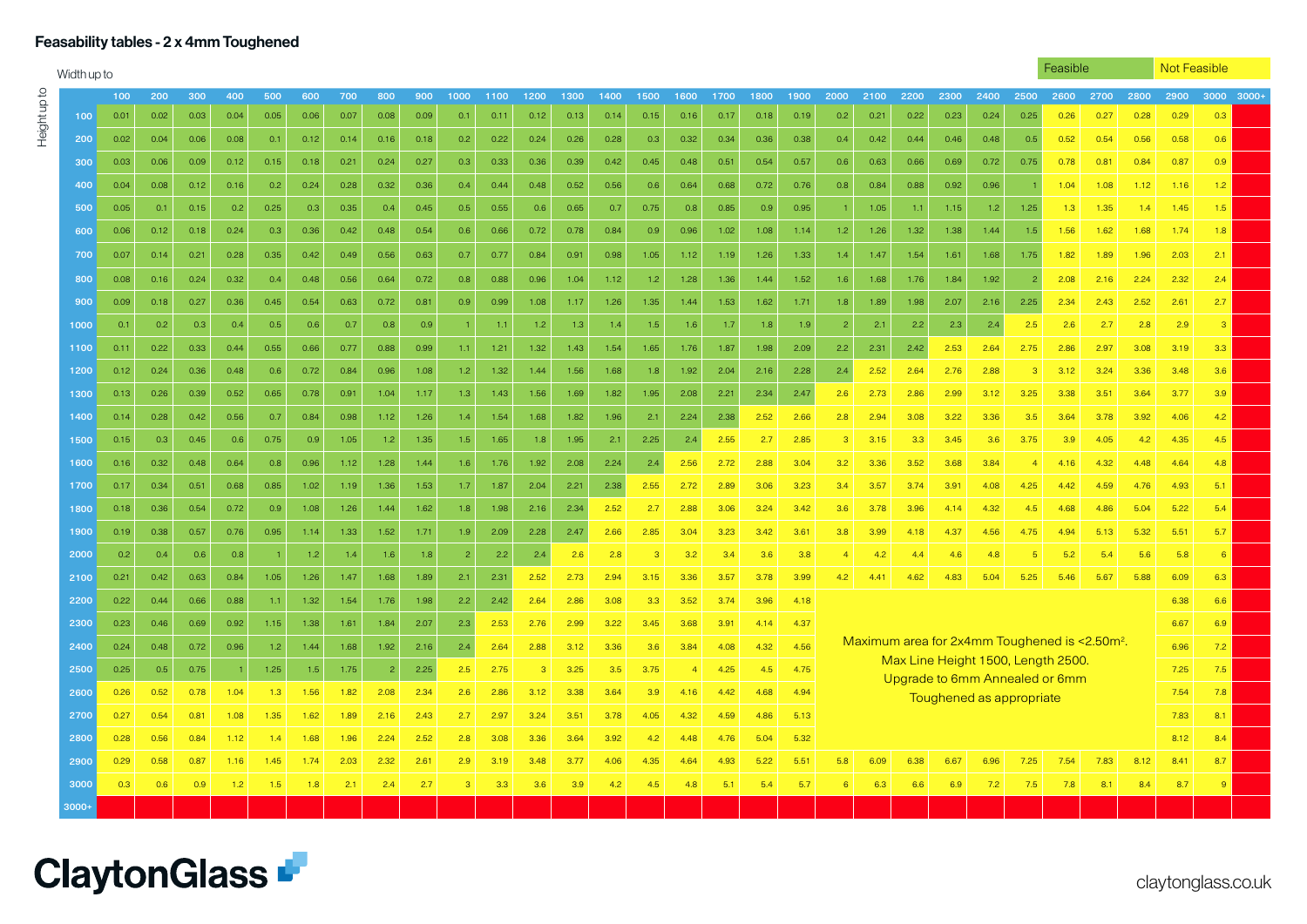### Feasability tables - 2 x 6mm Annealed\* & 6.8mm laminated

Height up to

Heightupto

|         | Feasible<br>Width up to |      |      |      |      |      |      |                  |      |                |      |      |      |      |               | Not Feasible |      |      |      |                |      |      |      |                          |                |                                                          |      |      |      |                  |  |
|---------|-------------------------|------|------|------|------|------|------|------------------|------|----------------|------|------|------|------|---------------|--------------|------|------|------|----------------|------|------|------|--------------------------|----------------|----------------------------------------------------------|------|------|------|------------------|--|
|         | 100                     | 200  | 300  | 400  | 500  | 600  | 700  | 800              | 900  | 1000           | 1100 | 1200 | 1300 | 1400 | 1500          | 1600         | 1700 | 1800 | 1900 | 2000           | 2100 | 2200 | 2300 | 2400                     | 2500           | 2600                                                     | 2700 | 2800 | 2900 | 3000 3000+       |  |
| 100     | 0.01                    | 0.02 | 0.03 | 0.04 | 0.05 | 0.06 | 0.07 | 0.08             | 0.09 | 0.1            | 0.11 | 0.12 | 0.13 | 0.14 | 0.15          | 0.16         | 0.17 | 0.18 | 0.19 | 0.2            | 0.21 | 0.22 | 0.23 | 0.24                     | 0.25           | 0.26                                                     | 0.27 | 0.28 | 0.29 | 0.3              |  |
| 200     | 0.02                    | 0.04 | 0.06 | 0.08 | 0.1  | 0.12 | 0.14 | 0.16             | 0.18 | 0.2            | 0.22 | 0.24 | 0.26 | 0.28 | 0.3           | 0.32         | 0.34 | 0.36 | 0.38 | 0.4            | 0.42 | 0.44 | 0.46 | 0.48                     | 0.5            | 0.52                                                     | 0.54 | 0.56 | 0.58 | 0.6              |  |
| 300     | 0.03                    | 0.06 | 0.09 | 0.12 | 0.15 | 0.18 | 0.21 | 0.24             | 0.27 | 0.3            | 0.33 | 0.36 | 0.39 | 0.42 | 0.45          | 0.48         | 0.51 | 0.54 | 0.57 | 0.6            | 0.63 | 0.66 | 0.69 | 0.72                     | 0.75           | 0.78                                                     | 0.81 | 0.84 | 0.87 | 0.9 <sub>0</sub> |  |
| 400     | 0.04                    | 0.08 | 0.12 | 0.16 | 0.2  | 0.24 | 0.28 | 0.32             | 0.36 | 0.4            | 0.44 | 0.48 | 0.52 | 0.56 | 0.6           | 0.64         | 0.68 | 0.72 | 0.76 | 0.8            | 0.84 | 0.88 | 0.92 | 0.96                     |                | 1.04                                                     | 1.08 | 1.12 | 1.16 | 1.2              |  |
| 500     | 0.05                    | 0.1  | 0.15 | 0.2  | 0.25 | 0.3  | 0.35 | 0.4              | 0.45 | 0.5            | 0.55 | 0.6  | 0.65 | 0.7  | 0.75          | 0.8          | 0.85 | 0.9  | 0.95 |                | 1.05 | 1.1  | 1.15 | 1.2                      | 1.25           | 1.3                                                      | 1.35 | 1.4  | 1.45 | 1.5              |  |
| 600     | 0.06                    | 0.12 | 0.18 | 0.24 | 0.3  | 0.36 | 0.42 | 0.48             | 0.54 | 0.6            | 0.66 | 0.72 | 0.78 | 0.84 | 0.9           | 0.96         | 1.02 | 1.08 | 1.14 | 1.2            | 1.26 | 1.32 | 1.38 | 1.44                     | 1.5            | 1.56                                                     | 1.62 | 1.68 | 1.74 | 1.8              |  |
| 700     | 0.07                    | 0.14 | 0.21 | 0.28 | 0.35 | 0.42 | 0.49 | 0.56             | 0.63 | 0.7            | 0.77 | 0.84 | 0.91 | 0.98 | 1.05          | 1.12         | 1.19 | 1.26 | 1.33 | 1.4            | 1.47 | 1.54 | 1.61 | 1.68                     | 1.75           | 1.82                                                     | 1.89 | 1.96 | 2.03 | 2.1              |  |
| 800     | 0.08                    | 0.16 | 0.24 | 0.32 | 0.4  | 0.48 | 0.56 | 0.64             | 0.72 | 0.8            | 0.88 | 0.96 | 1.04 | 1.12 | 1.2           | 1.28         | 1.36 | 1.44 | 1.52 | 1.6            | 1.68 | 1.76 | 1.84 | 1.92                     | $\overline{z}$ | 2.08                                                     | 2.16 | 2.24 | 2.32 | 2.4              |  |
| 900     | 0.09                    | 0.18 | 0.27 | 0.36 | 0.45 | 0.54 | 0.63 | 0.72             | 0.81 | 0.9            | 0.99 | 1.08 | 1.17 | 1.26 | 1.35          | 1.44         | 1.53 | 1.62 | 1.71 | 1.8            | 1.89 | 1.98 | 2.07 | 2.16                     | 2.25           | 2.34                                                     | 2.43 | 2.52 | 2.61 | 2.7              |  |
| 1000    | 0.1                     | 0.2  | 0.3  | 0.4  | 0.5  | 0.6  | 0.7  | 0.8              | 0.9  |                | 1.1  | 1.2  | 1.3  | 1.4  | 1.5           | 1.6          | 1.7  | 1.8  | 1.9  | 2              | 2.1  | 2.2  | 2.3  | 2.4                      | 2.5            | 2.6                                                      | 2.7  | 2.8  | 2.9  | -3               |  |
| 1100    | 0.11                    | 0.22 | 0.33 | 0.44 | 0.55 | 0.66 | 0.77 | 0.88             | 0.99 | 1.1            | 1.21 | 1.32 | 1.43 | 1.54 | 1.65          | 1.76         | 1.87 | 1.98 | 2.09 | 2.2            | 2.31 | 2.42 | 2.53 | 2.64                     | 2.75           | 2.86                                                     | 2.97 | 3.08 | 3.19 | 3.3 <sub>°</sub> |  |
| 1200    | 0.12                    | 0.24 | 0.36 | 0.48 | 0.6  | 0.72 | 0.84 | 0.96             | 1.08 | 1.2            | 1.32 | 1.44 | 1.56 | 1.68 | 1.8           | 1.92         | 2.04 | 2.16 | 2.28 | 2.4            | 2.52 | 2.64 | 2.76 | 2.88                     | 3              | 3.12                                                     | 3.24 | 3.36 | 3.48 | 3.6              |  |
| 1300    | 0.13                    | 0.26 | 0.39 | 0.52 | 0.65 | 0.78 | 0.91 | 1.04             | 1.17 | 1.3            | 1.43 | 1.56 | 1.69 | 1.82 | 1.95          | 2.08         | 2.21 | 2.34 | 2.47 | 2.6            | 2.73 | 2.86 | 2.99 | 3.12                     | 3.25           | 3.38                                                     | 3.51 | 3.64 | 3.77 | 3.9              |  |
| 1400    | 0.14                    | 0.28 | 0.42 | 0.56 | 0.7  | 0.84 | 0.98 | 1.12             | 1.26 | 1.4            | 1.54 | 1.68 | 1.82 | 1.96 | 2.1           | 2.24         | 2.38 | 2.52 | 2.66 | 2.8            | 2.94 | 3.08 | 3.22 | 3.36                     | 3.5            | 3.64                                                     | 3.78 | 3.92 | 4.06 | 4.2              |  |
| 1500    | 0.15                    | 0.3  | 0.45 | 0.6  | 0.75 | 0.9  | 1.05 | 1.2 <sub>2</sub> | 1.35 | 1.5            | 1.65 | 1.8  | 1.95 | 2.1  | 2.25          | 2.4          | 2.55 | 2.7  | 2.85 | $\mathbf{3}$   | 3.15 | 3.3  | 3.45 | 3.6                      | 3.75           | 3.9                                                      | 4.05 | 4.2  | 4.35 | 4.5              |  |
| 1600    | 0.16                    | 0.32 | 0.48 | 0.64 | 0.8  | 0.96 | 1.12 | 1.28             | 1.44 | 1.6            | 1.76 | 1.92 | 2.08 | 2.24 | 2.4           | 2.56         | 2.72 | 2.88 | 3.04 | 3.2            | 3.36 | 3.52 | 3.68 | 3.84                     | $\overline{4}$ | 4.16                                                     | 4.32 | 4.48 | 4.64 | 4.8              |  |
| 1700    | 0.17                    | 0.34 | 0.51 | 0.68 | 0.85 | 1.02 | 1.19 | 1.36             | 1.53 | 1.7            | 1.87 | 2.04 | 2.21 | 2.38 | 2.55          | 2.72         | 2.89 | 3.06 | 3.23 | 3.4            | 3.57 | 3.74 | 3.91 | 4.08                     | 4.25           | 4.42                                                     | 4.59 | 4.76 | 4.93 | 5.1              |  |
| 1800    | 0.18                    | 0.36 | 0.54 | 0.72 | 0.9  | 1.08 | 1.26 | 1.44             | 1.62 | 1.8            | 1.98 | 2.16 | 2.34 | 2.52 | 2.7           | 2.88         | 3.06 | 3.24 | 3.42 | 3.6            | 3.78 | 3.96 | 4.14 | 4.32                     | 4.5            | 4.68                                                     | 4.86 | 5.04 | 5.22 | 5.4              |  |
| 1900    | 0.19                    | 0.38 | 0.57 | 0.76 | 0.95 | 1.14 | 1.33 | 1.52             | 1.71 | 1.9            | 2.09 | 2.28 | 2.47 | 2.66 | 2.85          | 3.04         | 3.23 | 3.42 | 3.61 | 3.8            | 3.99 | 4.18 | 4.37 | 4.56                     | 4.75           | 4.94                                                     | 5.13 | 5.32 | 5.51 | 5.7              |  |
| 2000    | 0.2                     | 0.4  | 0.6  | 0.8  |      | 1.2  | 1.4  | 1.6              | 1.8  | $\overline{2}$ | 2.2  | 2.4  | 2.6  | 2.8  | $\mathcal{B}$ | 3.2          | 3.4  | 3.6  | 3.8  | $\overline{4}$ | 4.2  | 4.4  | 4.6  | 4.8                      | 5              | 5.2                                                      | 5.4  | 5.6  | 5.8  | 6                |  |
| 2100    | 0.21                    | 0.42 | 0.63 | 0.84 | 1.05 | 1.26 | 1.47 | 1.68             | 1.89 | 2.1            | 2.31 | 2.52 | 2.73 | 2.94 | 3.15          | 3.36         | 3.57 | 3.78 | 3.99 | 4.2            | 4.41 | 4.62 | 4.83 | 5.04                     | 5.25           | 5.46                                                     | 5.67 | 5.88 | 6.09 | 6.3              |  |
| 2200    | 0.22                    | 0.44 | 0.66 | 0.88 | 1.1  | 1.32 | 1.54 | 1.76             | 1.98 | 2.2            | 2.42 | 2.64 | 2.86 | 3.08 | 3.3           | 3.52         | 3.74 | 3.96 | 4.18 |                |      |      |      |                          |                |                                                          |      |      | 6.38 | 6.6              |  |
| 2300    | 0.23                    | 0.46 | 0.69 | 0.92 | 1.15 | 1.38 | 1.61 | 1.84             | 2.07 | 2.3            | 2.53 | 2.76 | 2.99 | 3.22 | 3.45          | 3.68         | 3.91 | 4.14 | 4.37 |                |      |      |      |                          |                |                                                          |      |      | 6.67 | 6.9              |  |
| 2400    | 0.24                    | 0.48 | 0.72 | 0.96 | 1.2  | 1.44 | 1.68 | 1.92             | 2.16 | 2.4            | 2.64 | 2.88 | 3.12 | 3.36 | 3.6           | 3.84         | 4.08 | 4.32 | 4.56 |                |      |      |      |                          |                | Maximum area for 2x6mm Annealed is <2.75m <sup>2</sup> . |      |      | 6.96 | 7.2              |  |
| 2500    | 0.25                    | 0.5  | 0.75 |      | 1.25 | 1.5  | 1.75 | -2               | 2.25 | 2.5            | 2.75 | 3    | 3.25 | 3.5  | 3.75          | 4            | 4.25 | 4.5  | 4.75 |                |      |      |      |                          |                | Max Line Height 1500, Length 2500.                       |      |      | 7.25 | 7.5              |  |
| 2600    | 0.26                    | 0.52 | 0.78 | 1.04 | 1.3  | 1.56 | 1.82 | 2.08             | 2.34 | 2.6            | 2.86 | 3.12 | 3.38 | 3.64 | 3.9           | 4.16         | 4.42 | 4.68 | 4.94 |                |      |      |      | Upgrade to 6mm Toughened |                |                                                          |      |      | 7.54 | 7.8              |  |
| 2700    | 0.27                    | 0.54 | 0.81 | 1.08 | 1.35 | 1.62 | 1.89 | 2.16             | 2.43 | 2.7            | 2.97 | 3.24 | 3.51 | 3.78 | 4.05          | 4.32         | 4.59 | 4.86 | 5.13 |                |      |      |      |                          |                |                                                          |      |      | 7.83 | 8.1              |  |
| 2800    | 0.28                    | 0.56 | 0.84 | 1.12 | 1.4  | 1.68 | 1.96 | 2.24             | 2.52 | 2.8            | 3.08 | 3.36 | 3.64 | 3.92 | 4.2           | 4.48         | 4.76 | 5.04 | 5.32 |                |      |      |      |                          |                |                                                          |      |      | 8.12 | 8.4              |  |
| 2900    | 0.29                    | 0.58 | 0.87 | 1.16 | 1.45 | 1.74 | 2.03 | 2.32             | 2.61 | 2.9            | 3.19 | 3.48 | 3.77 | 4.06 | 4.35          | 4.64         | 4.93 | 5.22 | 5.51 | 5.8            | 6.09 | 6.38 | 6.67 | 6.96                     | 7.25           | 7.54                                                     | 7.83 | 8.12 | 8.41 | 8.7              |  |
| 3000    | 0.3                     | 0.6  | 0.9  | 1.2  | 1.5  | 1.8  | 2.1  | 2.4              | 2.7  |                | 3.3  | 3.6  | 3.9  | 4.2  | 4.5           | 4.8          | 5.1  | 5.4  | 5.7  | 6              | 6.3  | 6.6  | 6.9  | 7.2                      | 7.5            | 7.8                                                      | 8.1  | 8.4  | 8.7  | -9               |  |
| $3000+$ |                         |      |      |      |      |      |      |                  |      |                |      |      |      |      |               |              |      |      |      |                |      |      |      |                          |                |                                                          |      |      |      |                  |  |

\*regardless of size annealed product can only be specifed in non-critical glazing locations